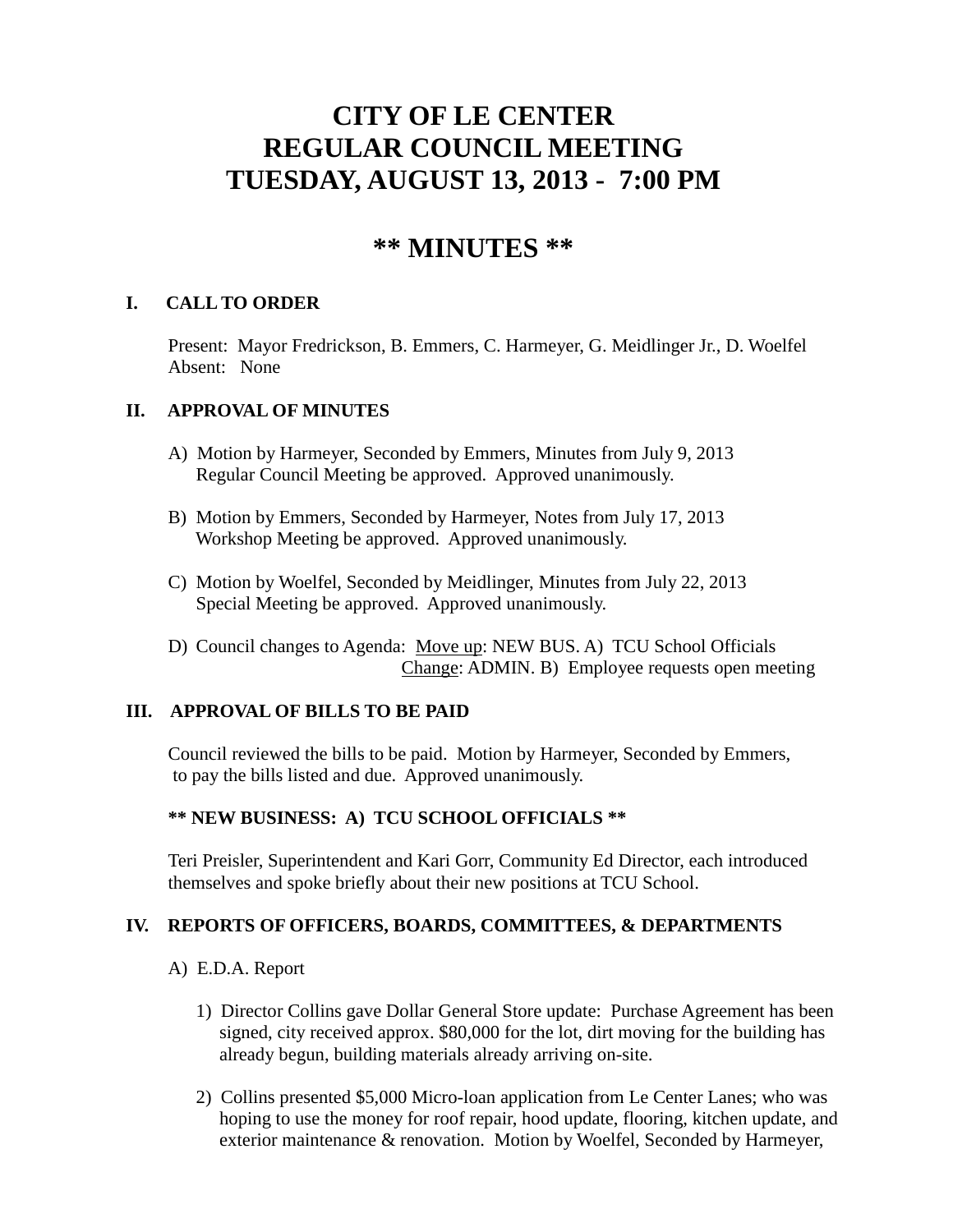to approve \$5,000 Micro-loan/ 0% interest/ 5 year payback/ to Le Center Lanes Bowling Alley. Approved unanimously.

B) P & Z Report

 Building Official Block updated council on Dollar General footings, plumbing, etc. Christine (Perkins) Powers has resigned her position on the P  $&$  Z Board after serving over 10 years; many as the Chair of the board. A big Thank You to her from Council.

- 1) Housing & Rental Code discussion: changes to "frequency" and "penalties" must be done by public hearing. Set hearing for Sept. regular council meeting.
- C) Municipal Liquor Store

Manager Mike Nelson gave the July report: Sales were \$74,570: down \$250 from June, and up \$250 from July '12. Nelson also reported: TRS System is still a work in progress/ will be up to perfection by Jan.  $1<sup>st</sup>$ .

D) Police Department

Police Chief Pfarr reported on the police activities for month of July: 106 calls/ 2,554 miles patrolled/ calls up 10%, miles down 8%. Pfarr reported: signs up for "No Parking" at the fair/ squad car engine repaired/ complaints of jake breaking on Hwy 99.

E) Water, Sewer, Streets, Parks

Public Works Supt. Curt Roemhildt reported:

- Streets- over-lay of Bowler Street and Montgomery Ave. is completed. Staff is tree-trimming and cleaning sewer mains.
- Sewer- city staff is hosting a waste-water training school at the fire hall on Aug.  $27<sup>th</sup>$  put on by Minn. Rural Water Association.
	- 1) Roemhildt asked council to consider putting a new Bobcat loader with tracks  $\&$  broom into the wastewater plant budget for 2014 at a annual cost of \$5,000 per year. Roemhildt explained the trade-up program to council: trade in for new every year and not worry about maintenance, track wear & tear, or warranty; and be able to use the loader for alleys, sidewalks, fire hydrants, and ice rink. Motion by Emmers, Seconded by Meidlinger, to purchase new Bobcat loader w/ broom at annual cost of \$5,000 thru "trade-up" program. Approved unanimously.
	- F) Bolton & Menk Engineering (Joel Hawbaker, Engineer)
		- 1) 2010 Minnesota Street Project- final paperwork is in; waiting on MNDOT to final.
		- 2) 2006 Street Project- BCM will replace Paulsen driveway pad in Sept. under warranty.
	- G) Pool Manager Dinwiddie presented the July and Aug./ final pool reports. Total receipts will be approx. \$36,000- down from \$45,000 in 2012 (hot) but about the same as 2011. Suggested budget \$5,000 for umbrellas & tables and staff paint collar.
	- H) Le Sueur County Fair Assn. Nancy Stauff presented an over-view of fair events: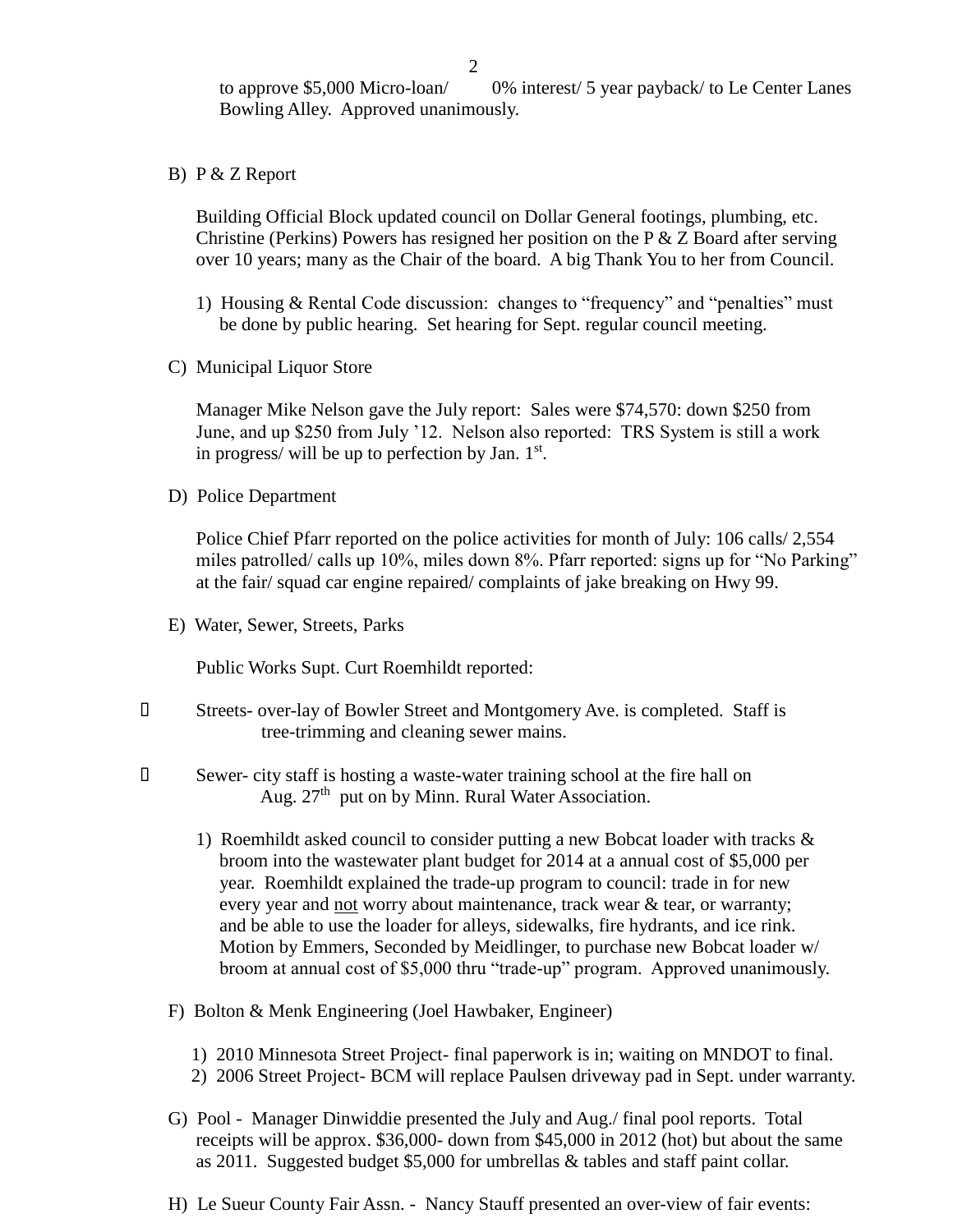#### **V. PUBLIC FORUM**

 Ron Long from Le Center Lanes reported the Aug. 24 street dance on Minnesota Street is all set: security, food license, beer garden, music, etc. He would like help with fencing, barracades, tables, etc. City staff will assist with those items.

#### **VI. OLD BUSINESS**

- A) Verizon cell-phone tower: Attorney Moran reported that they have offered \$1,000 per month to lease city land. He recommends to not accept that now; let Verizon officials come to Sept. 10 council meeting and make their offer.
- B) Ehler's financial management plan: Ehlers has indicated the report is done; need to set special meeting for them to present to council. Try for Wed., August 21 @ 6:00 pm.
- C) Minnesota Trappers Association- see letter from Admin. Collins sent to Trappers. Mayor Fredrickson asked Collins to send another letter stating the available shower hours: Friday & Saturday from 5 AM – 12 Noon and 5 PM – 10 PM; supervised by their people. Council generally agreed to this schedule.
- D) Letter & legal complaint from Councilman Meidlinger's attorney disputing Councilman Woelfel's residency: after some discussion; Attorney Moran answer their letter stating the City has done it's due diligence concerning residency and will do no more.

#### **VII. NEW BUSINESS**

- A) TCU School Officials- SEE ABOVE
- B) Set Sept. 10 date and times for public hearings: 6:00 pm Fines/Fees & 6:15 pm Sidewalks.
- C) Motion by Woelfel, Seconded by Harmeyer, to adopt Resolution No. 2013F, thereby approving a "Lawful Gambling License" and "Premises Permit" for Le Center Lanes at 72 West Minnesota Street. Approved unanimously.
- D) Mayor Fredrickson read "Thank You" from Summer Rec Coordinator Katrina Christian.

#### **VIII. ADMINISTRATION & MISC.**

- A) Mayor Fredrickson announced 2014 budget discussion dates to the public: September 10, October 8, November 12, & December 10 council meetings.
- B) Open employee discipline discussion concerning employee Brad Collins: Councilman Meidlinger spoke about the "discourteous, insulting, abusive behavior" directed towards him from employee Collins during the June 11 council meeting. He felt Collins should be reprimanded and/or written up for this behavior. Mayor & City Attorney felt that since Collins was not paid to be at the meeting, he was merely a resident who spoke out of order and was gaveled & warned at that time to stop. No action taken.

#### **IX. ADJOURNMENT**